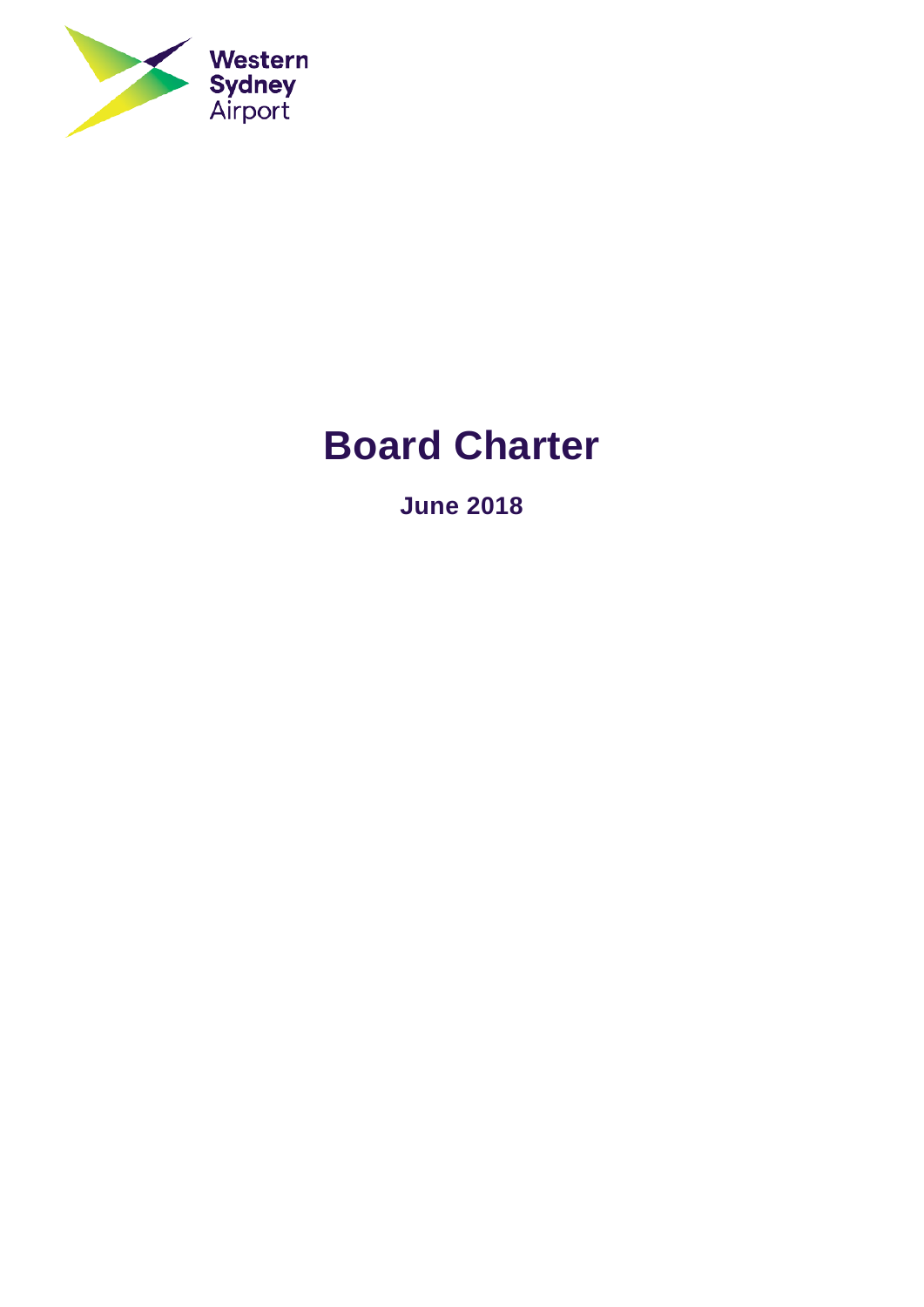

# **INTRODUCTION**

#### **1. Overview**

WSA Co Limited (ACN 618989272) (**Company** or **WSA Co**), has been established to develop and operate Western Sydney Airport, having regard to the Australian Government's objectives for the airport<sup>[1](#page-1-0)</sup>, being to:

- (a) improve access to aviation services in Western Sydney;
- (b) resolve the long-term aviation capacity issue in the Sydney basin;
- (c) maximise the value of a Western Sydney Airport as a national asset;
- (d) optimise the benefit of a Western Sydney Airport on employment and investment in Western Sydney;
- (e) effectively integrate with new and existing initiatives in the Western Sydney area; and
- (f) operate on commercially sound principles having regard to the Australian Government's intention to preserve its options with respect to ownership and governance arrangements.

The Company has all the powers necessary or incidental to the achievement of its objects and which are consistent with Australian Government policy as communicated to the Company by the Shareholder **Ministers** 

# **2. Purpose of Charter**

This Charter has been adopted by the Board and its purpose is to:

- (a) promote high standards of corporate governance;
- (b) clarify the role and responsibilities of the Board; and
- (c) enable the Board to provide strategic guidance for the Company and effective oversight of Management.

This Charter also sets out:

- (a) the role of the Commonwealth;
- (b) Board composition;
- (c) the authority delegated by the Board;
- (d) matters reserved for the Board;
- (e) Board process and the role of the Chairperson;
- (f) Board conduct;
- (g) compliance and reporting obligations; and
- (h) review of the performance of the Board.

<span id="page-1-0"></span> <sup>1</sup> Rule 4.1.1 WSA Co Constitution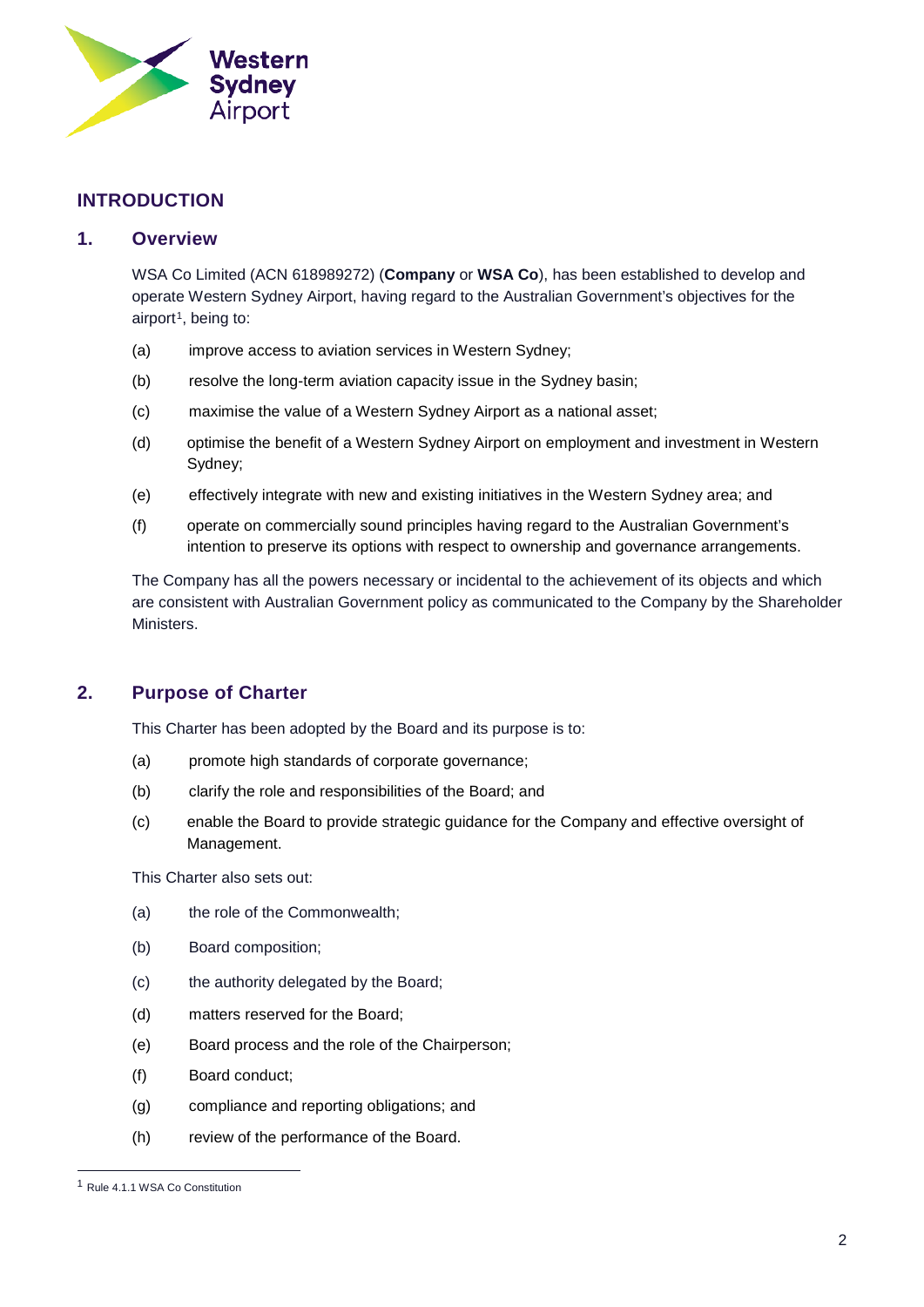

To the extent that there is any inconsistency between this Charter and the WSA Co Constitution, the Constitution shall prevail. This Charter is to be reviewed on an annual basis.

# **GOVERNANCE LEGAL FRAMEWORK**

#### **3. Role of the Commonwealth**

WSA Co is a public company limited by shares incorporated under the Corporations Act.

WSA Co is also a wholly owned Commonwealth company and a GBE for the purposes of the Public Governance, Performance and Accountability Act 2013 (the **PGPA Act**), the Public Governance, Performance and Accountability Rule 2014 (the **PGPA Rule**) and the Commonwealth GBE Governance and Oversight Guidelines (the **Guidelines**). The requirements of these regulations are reflected in this Charter.

The Company is wholly owned by the Commonwealth. The Commonwealth is represented by the Minister for Finance and the Minister for Urban Infrastructure (the **Shareholder Ministers**).

# **BOARD OF DIRECTORS**

#### **4. Role and Responsibility of the Board**

- (a) The Company has the powers set out in the Corporations Act, which are exercised by the Board; however, it is only to do all things necessary, convenient or incidental to carry out the objects of the Company and which are consistent with the Australian Government policy as communicated to the Company by the Shareholder Ministers. [2](#page-2-0)
- (b) The role of the Board is to provide strategic guidance for WSA Co and effective oversight of Management.
- (c) The Board should ensure that the Company's activities are conducted so as to minimise any divergence of interests between the Company and the Shareholder Ministers and that the Company is managed in the best interests of the Company as a whole. [3](#page-2-1)
- (d) The Board regards the Company as bound by and required to implement Australian Government policy set out in formal communications from both Shareholder Ministers as well as to exercise its powers in the best interests of the Company.
- (e) The Board recognises the importance of environmental and workplace health and safety issues and is committed to compliance with all relevant laws and regulations to ensure the protection of the environment, the community and the health and safety of its employees and partners.
- (f) The key responsibilities of the Board are:
	- to approve the strategic plans for the Company;

<span id="page-2-0"></span> <sup>2</sup> Rule 5.1.1 WSA Co Constitution

<span id="page-2-1"></span><sup>3</sup> cl 1.7(d) of the GBE Guidelines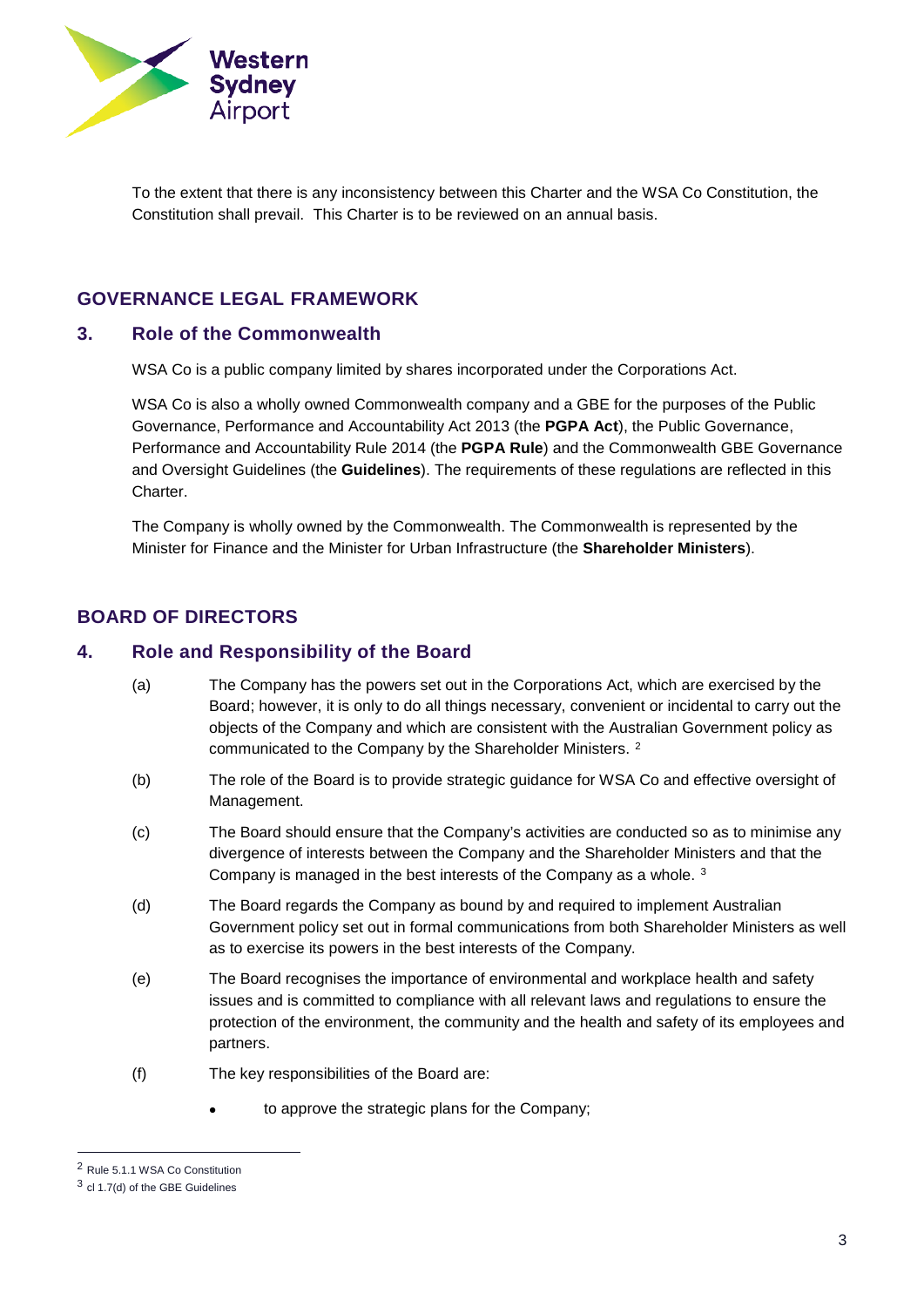

- liaise with the Shareholder Ministers on Australian Government policy requirements, including the implications of those policy requirements for the Company and ensure a Corporate Plan is prepared and submitted on an annual basis;
- to monitor the performance of the Company in accordance with the Corporate Plan;
- to supervise Management in the implementation of the strategic direction, the Corporate Plan and the Company's compliance with its legal and regulatory obligations;
- to take necessary steps to ensure compliance with duties and obligations imposed on the Board by law and by the Constitution (including, in particular, the compliance and financial reporting requirements and the supervision of the development of risk management and internal control systems);
- to set work health and safety and environmental performance objectives, develop appropriate policies and controls, ensure legal compliance and monitor progress against such objectives and policies;
- the appointment of the Chairperson of the Board, subject to consultation with the Shareholder Ministers;
- the appointment, removal or replacement of the CEO, subject to consultation with the Shareholder Ministers;
- considering and approving the Company's remuneration policy for executives and staff;
- monitoring the operation of each subsidiary of the Company, and when necessary, exercising the voting power attaching to its shares in the subsidiary;
- monitoring the performance of senior Management;
- monitoring and evaluating Board performance and the performance of the Chair of the Board;
- determining the risk appetite of the Company;
- monitoring significant business risks and monitoring the adequacy, appropriateness and operation of risk management and internal controls and frameworks;
- regularly monitor the ongoing independence of each Director and the Board generally to ensure each Director continues to exercise unfettered and independent judgment and does not have any interests that derogate from carrying out the role intended with diligence and care<sup>[4](#page-3-0)</sup>;
- establishing and maintaining a register of interests to ensure potential conflicts can be identified and managed;<sup>[5](#page-3-1)</sup>
- establishing, reviewing and overseeing a code of conduct for Directors, senior Management and other employees;
- to review and ratify the Company's employee relations/people strategy;
- monitoring and overseeing compliance with all legal and regulatory requirements and ethical standards and policies; and
- monitoring and overseeing compliance with best practice corporate governance requirements.

<span id="page-3-0"></span> <sup>4</sup> cl 2.4 of the GBE Guidelines

<span id="page-3-1"></span><sup>5</sup> Ibid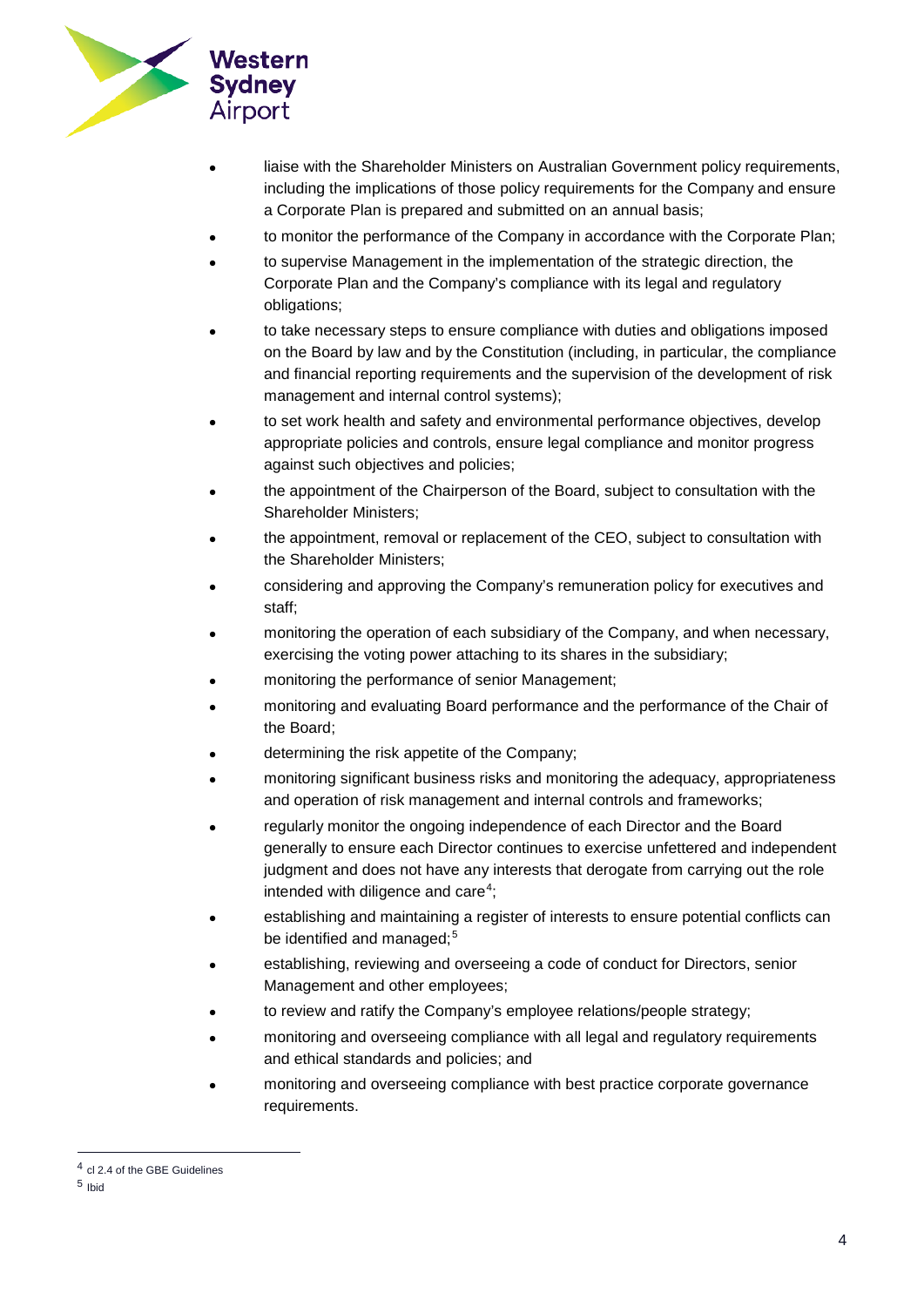

# **5. Board Size, Composition and Independence**

There must be a minimum of 3 and a maximum of 7 Directors<sup>6</sup>, unless determined otherwise by a resolution of the Commonwealth in accordance with rule 9 of the Company's Constitution.

- (a) The Board will comprise:
	- non-executive Directors; and
	- Directors with an appropriate mix of skills, who are appointed on the basis of their individual capacity to contribute to the Board and to the achievement of the Company's objectives,[7](#page-4-1)

and should also ideally comprise:

- Directors who can understand and competently deal with current and emerging business issues; and
- Directors who can effectively review and challenge the performance of Management and exercise independent judgment while at the same time minimising the risk of a divergence of interests between the Company and Shareholder Ministers.
- (b) When identifying potential candidates, the Board is to have regard to Government policy on fostering a governance culture that embraces diversity in the composition of Boards. Diversity in this context includes gender, age, ethnicity, cultural background, sexual orientation and religious belief.

The Board will regularly review the composition of the Board having regard to the optimum number and skill mix of the directors and make recommendations to the Shareholder Ministers on these matters.

# **6. Appointment and Removal**

- (a) Each Director is appointed by the Shareholder Ministers under a formal letter of appointment setting out the key terms of their appointment, including certain information prescribed in the Guidelines.<sup>[8](#page-4-2)</sup>
- (b) The Shareholder Ministers may remove a Director at any time prior to the completion of their term of appointment. [9](#page-4-3)
- (c) The Board may, following consultation with the Shareholder Ministers, provide the Shareholder Ministers (through the Chairperson) with a shortlist of candidates for Board membership to supplement or replace the existing Directors. <sup>[10](#page-4-4)</sup>
- (d) With agreement from the Shareholder Ministers, the Board may undertake additional processes for identifying Board candidates, such as public advertising or the use of executive search processes. <sup>[11](#page-4-5)</sup>
- (e) The Chairperson may recommend the reappointment of an existing Director where this is sought by the Director and where appropriate. <sup>[12](#page-4-6)</sup>

<span id="page-4-0"></span> <sup>6</sup> Rule 6.4.1 of the WSA Co Constitution

<span id="page-4-1"></span><sup>7</sup> cl 2.7 GBE Guidelines

<span id="page-4-2"></span><sup>8</sup> cl 2.3(a) GBE Guidelines 9 cl 2.18 GBE Guidelines

<span id="page-4-3"></span><sup>10</sup> cl 2.8(b) GBE Guidelines

<span id="page-4-4"></span><sup>11</sup> Ibid

<span id="page-4-6"></span><span id="page-4-5"></span><sup>12</sup> Ibid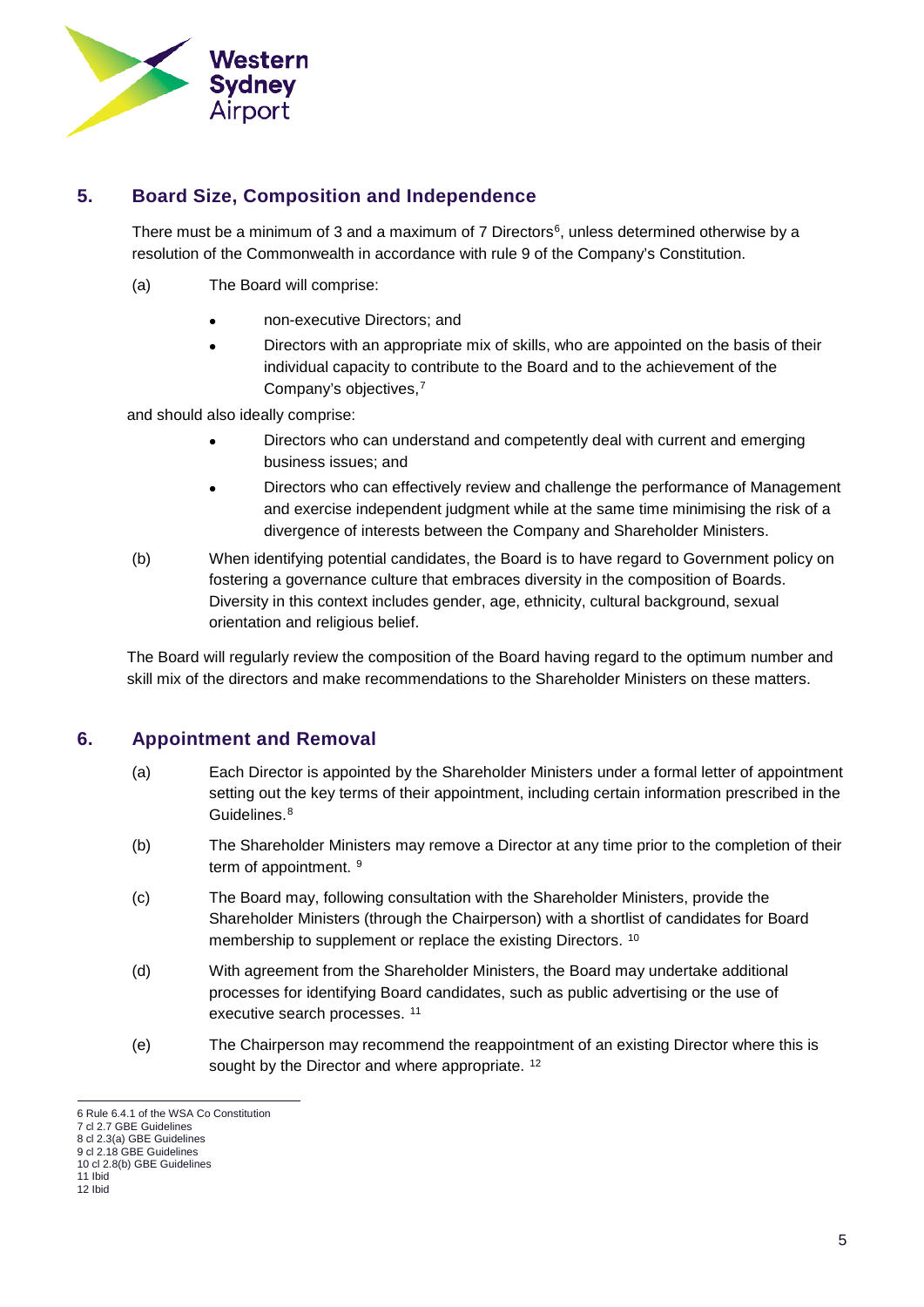

## **7. Director Independence**

At least annually and when a Director is being considered for appointment, the Board will assess the independence of each Director<sup>[13](#page-5-0)</sup> including by:

- (a) obtaining from the Directors, through the Company Secretary, a standing notice of their interests; and
- (b) reviewing each Director's standing notice and any other information available in relation to the Director's interests in order to make an informed decision as to the independence or otherwise of that Director.

An independent non-executive director is one who:

- (a) is independent of Management;
- (b) is free of any business or other relationship that could materially interfere with, or could reasonably be perceived to interfere with, the independent exercise of their unfettered and independent judgement; and

otherwise meets the criteria for independence set out in the *Corporate Governance Principles and Recommendations (3rd Edition)* published by the ASX Corporate Governance Council, as may be modified or amended from time to time. If a Director's status as an independent Director changes, this should be immediately disclosed and explained to the Shareholder Ministers.

## **BOARD DELEGATION**

#### **8. Power of Delegation**

Under the Corporations Act and under the WSA Co Constitution, the Board may delegate its powers as it considers appropriate.

## **9. CEO**

The Chief Executive Officer will:<sup>[14](#page-5-1)</sup>

- (a) be the chief executive of the Company with overall responsibility for the day to day administration of the Company;
- (b) act consistently with the objects of the Company;
- (c) use his or her best endeavours at all times to enhance the good name of the Company;
- (d) in as far as the resources available permit, implement the policies of the Board;
- (e) prepare an annual report for the Board on the work and activities of the Company during the preceding 12 months ending on 30 June in each year;
- (f) manage resources within budgets approved by the Board;

<span id="page-5-1"></span><span id="page-5-0"></span> <sup>13</sup> Recommendation 2.3 and 2.4 of the ASX Corporate Governance Council's Principles and Recommendations 14 Rule 13.3.2 WSA Co Constitution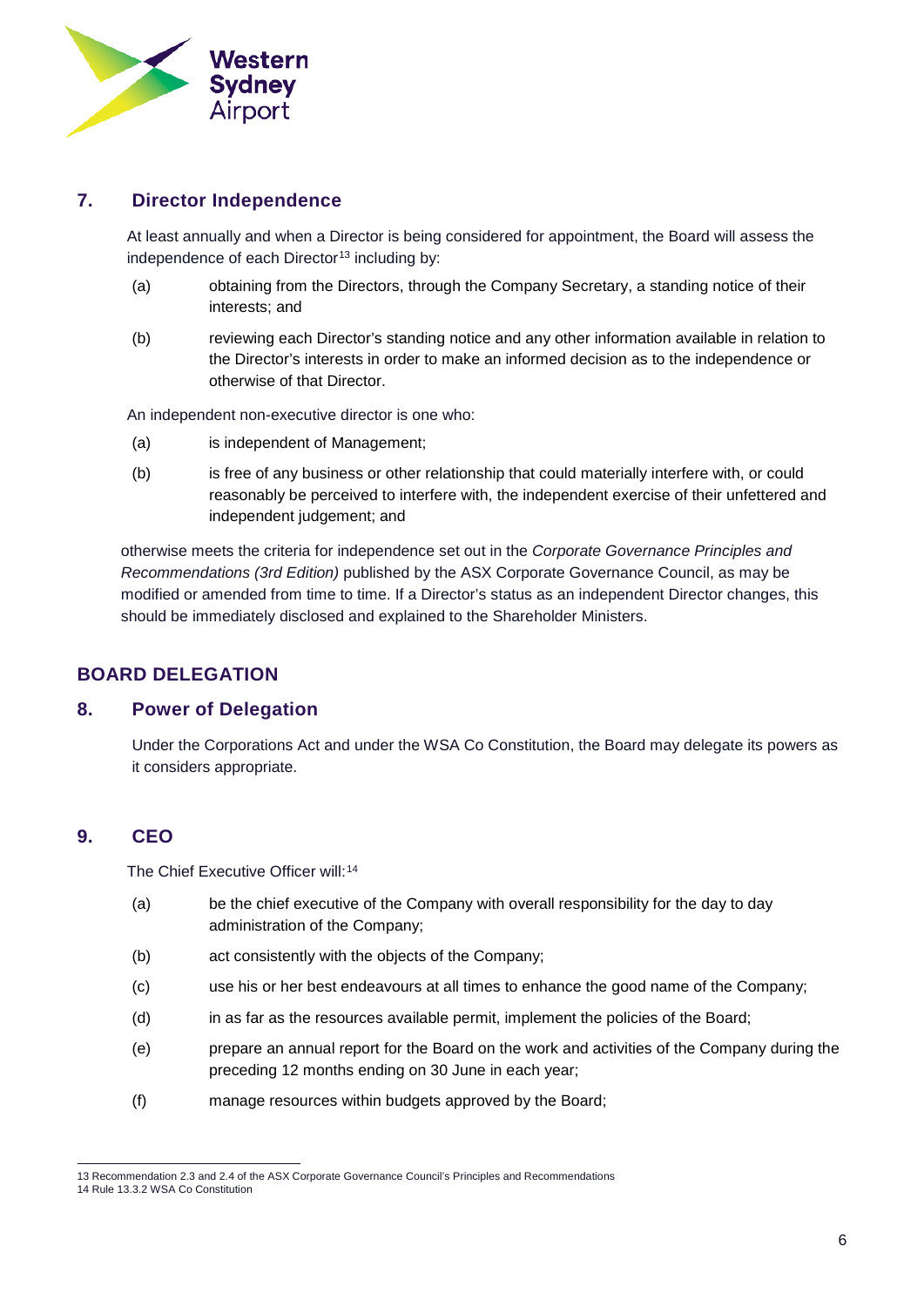

- (g) oversee compliance by the Company with applicable laws and regulations; and
- (h) exercise such other functions, duties and responsibilities as may be determined from time to time by the Board.

The Directors may delegate any of the powers of the Board to the Chief Executive Officer on the terms and subject to any restrictions the Board decides and so as to be concurrent with the powers of the Board and may revoke the delegation at any time.[15](#page-6-0)

## **10. Board Committees**

The Board will from time to time establish standing committees to streamline the discharge of its responsibilities.

- (a) The Board has established the following Committees:
	- Audit, and Risk Committee to assist the Board to discharge its responsibilities under the PGPA Act in respect of financial reporting, performance reporting, risk oversight and management, internal control and compliance with relevant laws and policies;
	- People, Remuneration & Nomination Committee to assist the Board to discharge its responsibilities in respect of people management and remuneration;
	- Design and Construction Committee to oversee the core construction and delivery projects associated with the development of Western Sydney Airport; and
- (b) Safety, Health, Environment and Community Committee to assist the Board in its oversight of health, safety and environment matters arising out of WSA Co's activities as they may affect employees, contractors and local communities. The Board may:
	- establish and delegate any powers to Board Committees from time to time to assist the Board in exercising its authority;
	- determine any matter that it has delegated to a Board Committee or any matters falling within a Board Committee's terms of reference contained in its Charter;
- (c) Each Board Committee will have its Charter approved by the Board and the Charter will set out the matters relevant to the composition, terms of reference, process and administration of that Board Committee.
- (d) Any powers of the Board that are delegated to a Committee will be set out in the Committee's charter or in the Board resolutions relating to the establishment of the Committee, or both. General powers delegated to each Committee are to:
	- conduct or otherwise investigate any matters within its scope of responsibility; and
	- seek information or advice from employees or external parties including professional advice within its scope of responsibility.
- (e) The role of a Board Committee is to operate within the terms of its Charter and to make recommendations to the Board for decisions.

<span id="page-6-0"></span> <sup>15</sup> Rule 13.3.1 WSA Co Constitution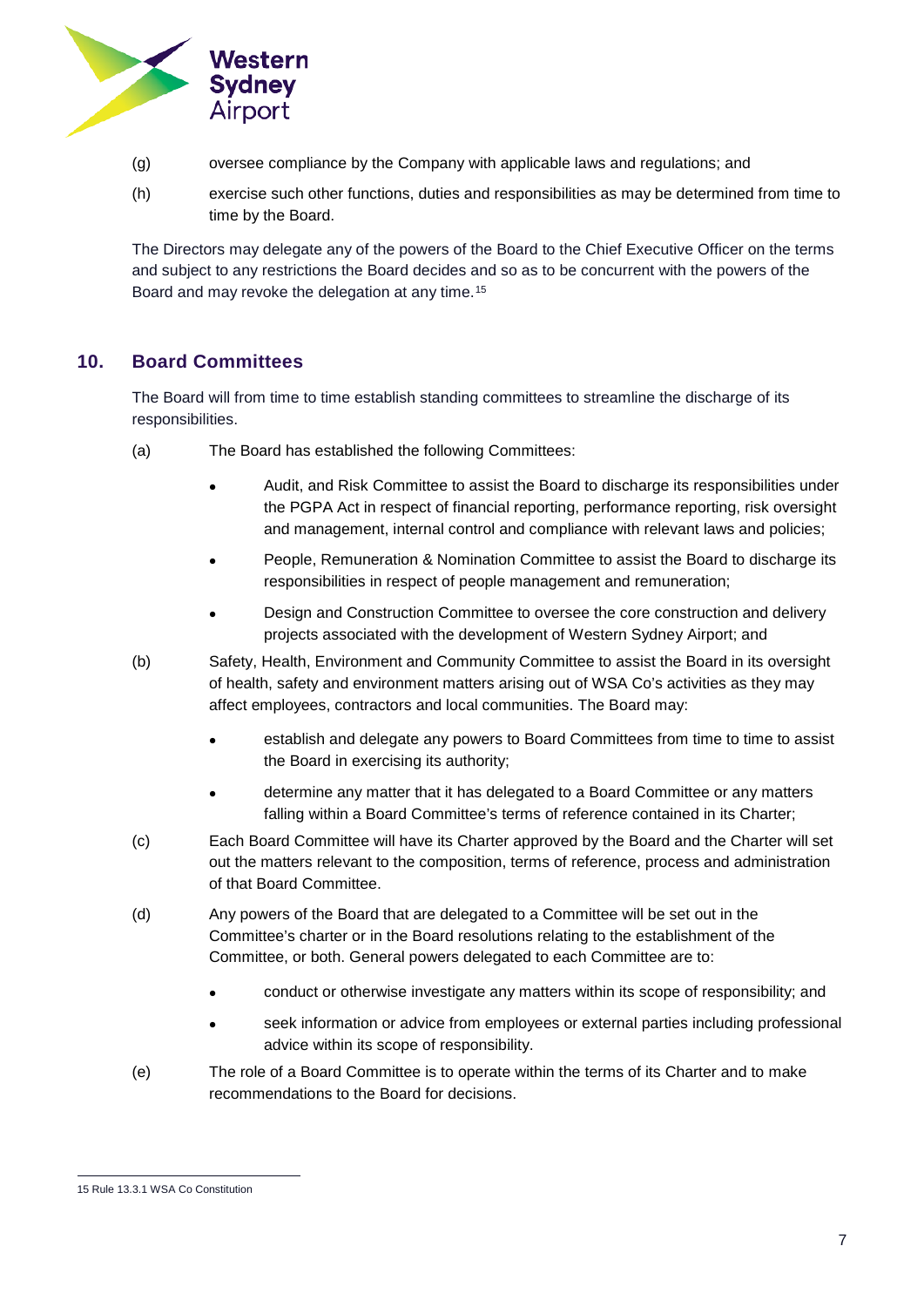

(f) The Board may establish ad hoc Board Committees from time to time to consider matters of special importance or to exercise the delegated authority of the Board.

# **11. Matters Reserved for the Board**

The following matters are specifically reserved for the Board:

- (a) the appointment and removal of the CEO following consultation with the Commonwealth and evaluation of the CEO's performance;
- (b) the establishment of Board Committees, their membership and delegated powers;
- (c) the approval of the Charter of each Board Committee including any subsequent amendments;
- (d) the appointment, re-appointment or removal of the Company's external auditors;
- (e) the recommendation of dividends, following consultation with the Shareholder Ministers;
- (f) review and ratification of systems of risk management, accountability, internal compliance and control and legal compliance to see that appropriate compliance frameworks and controls are in place;
- (g) review and oversight of the implementation of a code of conduct for Directors, senior Management and all other employees;
- (h) monitor and oversee compliance with best practice governance requirements;
- (i) oversight of the physical and technological security posture for the Company;
- (j) monitoring performance of senior Management, including its ability to deliver the Company's milestones;
- (k) the approval of financial statements and financial reporting;
- (l) the approval of the Annual Report and any interim report that may be required;
- (m) the approval of the Corporate Plan;
- (n) the approval of capital expenditure, acquisitions and divestiture decisions where the value and/or nature is such as to fall outside of the delegation of authority framework;
- (o) calling a meeting of Directors; and
- (p) any other specific matters nominated by the Board from time to time.

#### **12. Board Process**

- (a) The Chairperson is responsible for the conduct of all Board meetings. This includes approving the agendas and all agenda items.
- (b) The Board will meet:
	- at regular intervals and more frequently if required;
	- at the Company's premises (so far as practicable) unless another location has been specified in the notice of meeting; and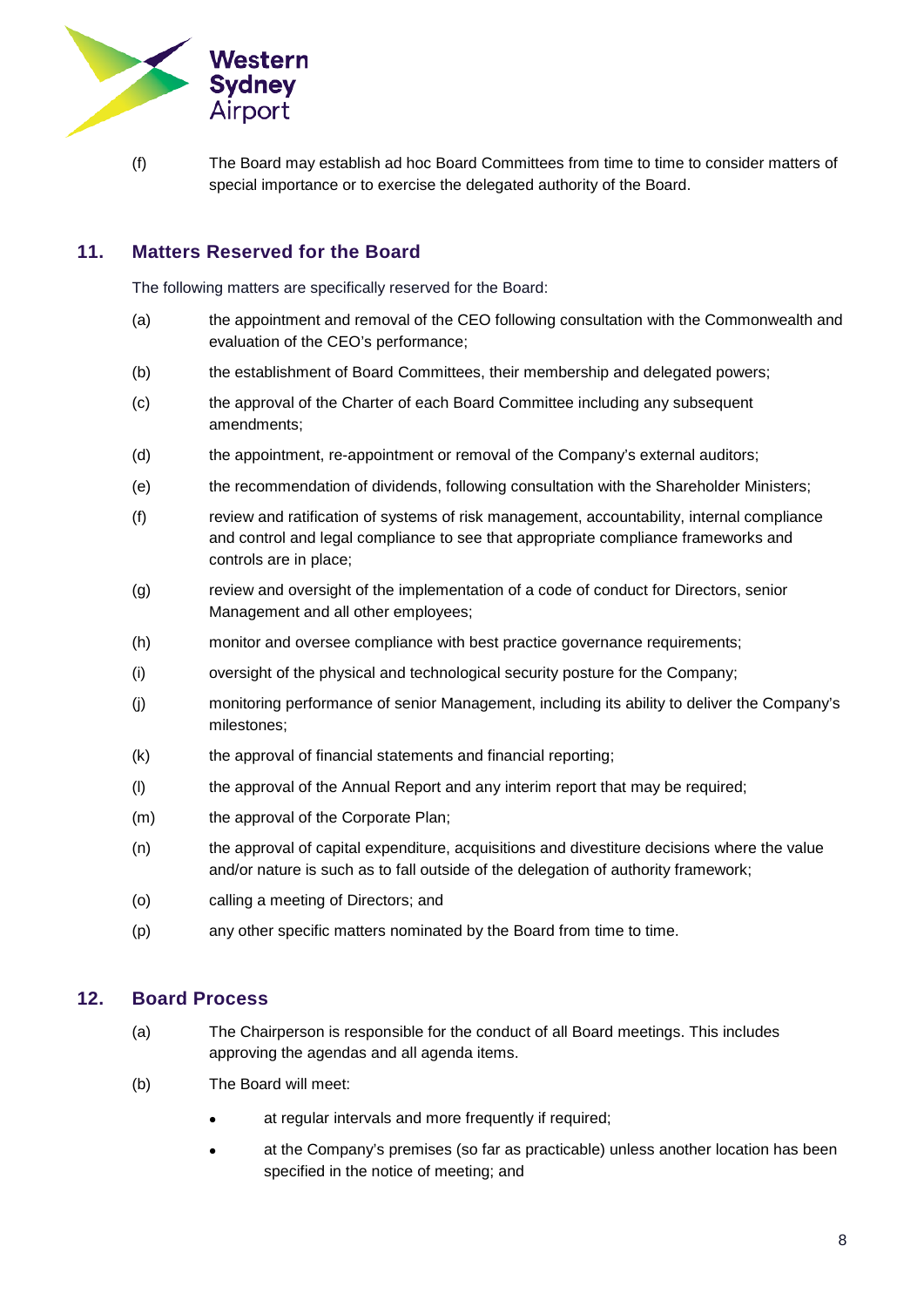

- for a meeting to be quorate there must be a majority of directors in attendance.
- (c) Unless otherwise determined by the Chairperson, the Company Secretary is responsible for, and will:
	- circulate agendas for, and minutes of, meetings to all Directors;
	- take minutes of all meetings of the Board and Committees; and
	- maintain and hold a record of all approvals and recommendations made by the Board at each meeting.
- (d) Any dissenting member of the Board will be entitled to have his/her opinion recorded in the minutes of the Board meeting.

#### **13. Chairperson and Deputy Chairperson**

- (a) The Chairperson must be an independent non-executive Director and is appointed by the Shareholder Ministers from amongst the Directors<sup>[16](#page-8-0)</sup>. The Shareholder Ministers may remove a Chairperson from that office by giving them notice.
- (b) The role of the Chairperson is to:
	- provide leadership to the Board in respect of all its responsibilities;
	- chair meetings of Directors and Shareholders;
	- ensure the Board works effectively in discharging its responsibilities;
	- promote constructive and respectful relations between Directors and between Board and Management;
	- set the Board agenda and annual calendar for meetings of the Board;
	- represent the Board to the Shareholder Ministers and keep Shareholder Ministers informed of the Board's position;
	- ensure all Directors understand the role of the Board and their own responsibilities as Directors;
	- monitor the performance of the Board;
	- facilitate Board discussions to ensure core issues facing the Board are being addressed;
	- brief all Directors in relation to issues arising outside Board meetings;
	- to provide support and mentoring for the CEO in running the business of the Company; and
	- exercise such specific and express powers as delegated to the Chairperson by the Board from time to time.
- (c) If there is no Chairperson, if the Chairperson is absent from a Board meeting within 10 minutes of the time appointed for the commencement of the meeting or the Chairperson is unwilling to act, the Deputy Chairperson will be the Chairperson of the Directors' meeting.<sup>[17](#page-8-1)</sup>

 <sup>16</sup> Rule 8.3.1 WSA Co Constitution

<span id="page-8-1"></span><span id="page-8-0"></span><sup>17</sup> Rule 8.6.2 WSA Co Constitution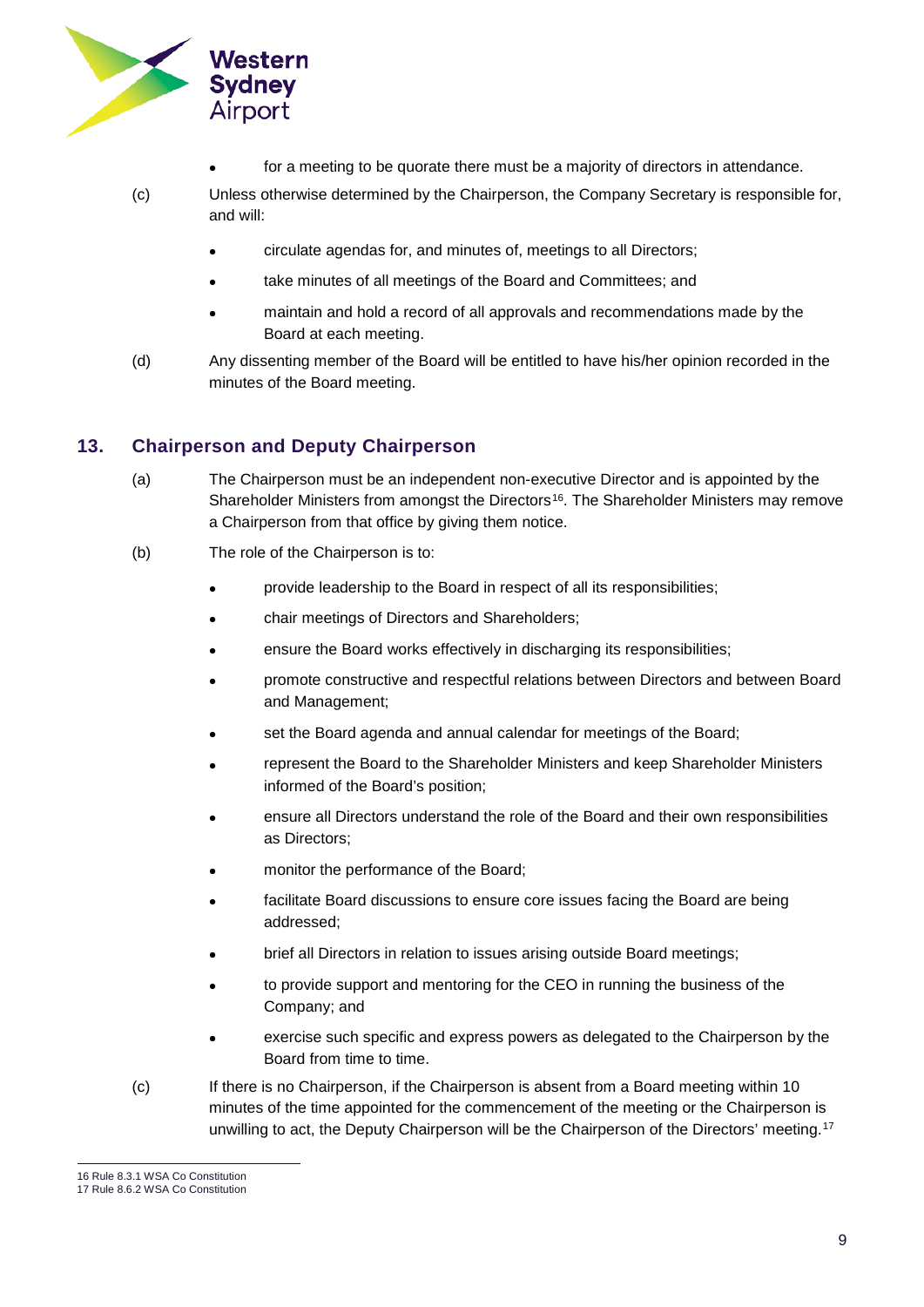

- (d) If there is no Deputy Chairperson, the Deputy Chairperson is not present at the meeting within ten minutes of the time appointed for the commencement of the meeting or the Deputy Chairperson is unwilling to act as Chairperson of the meeting, the Directors present at the meeting can elect one of their number to be Chairperson of the Directors' meeting.<sup>[18](#page-9-0)</sup>
- (e) The Chairperson has a casting vote on a resolution of Directors, in addition to any other votes that the Chairperson may have, provided that the Chairperson is entitled to vote on the resolution.[19](#page-9-1)
- (f) A Deputy Chairperson may be appointed by the Shareholder Ministers from amongst the Directors<sup>20</sup>. The Shareholder Ministers may remove a Deputy Chairperson from that office by giving notice, with a copy to the Chairperson.<sup>[21](#page-9-3)</sup>

## **14. Meetings**

- (a) The Board will meet at regular intervals and on an ad hoc basis as required for the efficient performance of its functions.
- (b) Directors must use all reasonable endeavours to attend Board meetings in person, either by physical attendance or use of videoconferencing/teleconferencing facilities.
- (c) A Director may convene a meeting of the Board by giving reasonable notice individually to every other Director. <sup>[22](#page-9-4)</sup>
- (d) Periodically, Non-Executive Directors will meet without the CEO or Management present.[23](#page-9-5)

#### **15. Quorum**

The quorum for a Directors' meeting is the majority of the total number of Directors holding office at the time of the meeting. The quorum must be present at all times during the meeting. $24$ 

## **16. Board Reports**

Management will aim to provide reports to Directors no less than seven calendar days prior to a scheduled meeting.

The Chairperson will monitor the volume, quality and timeliness of distribution of Board reports to the Directors.

<span id="page-9-0"></span> <sup>18</sup> Ibid

<span id="page-9-1"></span><sup>19</sup> Ibid

<span id="page-9-2"></span><sup>20</sup> Rule 8.4.1 WSA Co Constitution 21 Rule 8.4.3 WSA Co Constitution

<span id="page-9-4"></span><span id="page-9-3"></span><sup>22</sup> Rule 8.2.1 WSA Co Constitution

<sup>23</sup> Commentary on Recommendation 2.4 of the ASX Corporate Governance Principles and Recommendations

<span id="page-9-6"></span><span id="page-9-5"></span><sup>24</sup> Rule 8.7 WSA Co Constitution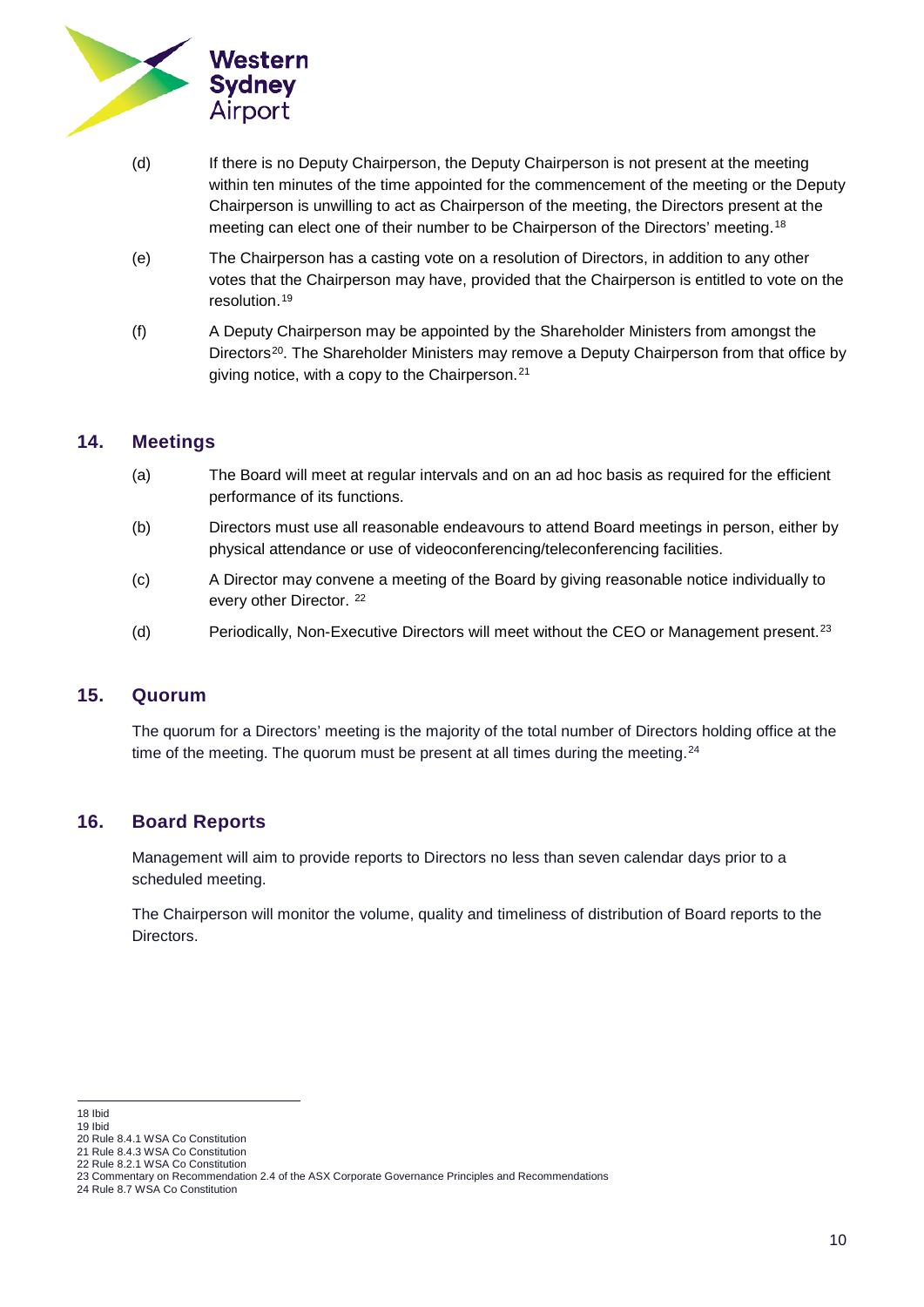

# **BOARD CONDUCT**

# **17. Ethical and Responsible Decision Making**

- (a) The Board is committed to the promotion of ethical, honest and responsible decision making and the observance of their fiduciary duties.
- (b) Directors are expected to participate in all induction and orientation programs and to participate in training and awareness raising programs which will assist in keeping Directors abreast of contemporary developments and leading practices relating to the function of the Board.

## **18. Induction and Development**

- (a) Each new Director will, upon appointment, participate in an induction program. This may include meeting with the CEO and any other relevant executives to familiarise themselves with the Company, its policies and procedures and Board practices and procedures.
- (b) Senior Management will conduct additional presentations for Directors from time to time regarding the activities of the Company. Directors are also encouraged to keep up to date on topical issues.
- (c) On an on-going basis, Directors may undertake and request training and professional development, as appropriate, at the Company's expense.

# **19. Conflicts of Interest**

This section should be read in conjunction with the Company's Directors Conflicts of Interest and Related Transactions Policy.

- (a) Each Director has a fiduciary and statutory duty not to place themselves in a position which gives rise to a real or substantial possibility of conflict, whether it be a conflict of interest or conflict of duties.
- (b) Upon appointment each Director will provide to the Company, a 'standing Director's interest notice' which sets out the nature and extent of the Directors' material personal interest as well as:
	- all other directorships, executive positions, associations or interests held that may be relevant to the Company;
	- all substantial shareholdings in other companies with which the Company transacts or in which it owns shares; and
	- other interests that may be relevant, for example, the interests of a Director's spouse or associate.
- (c) A Director that has any interest which may give rise to a real or substantial possibility of conflict, including any material personal interest, in a matter that relates to the affairs of the Company, must give the Board notice of such interest immediately on becoming aware of that interest.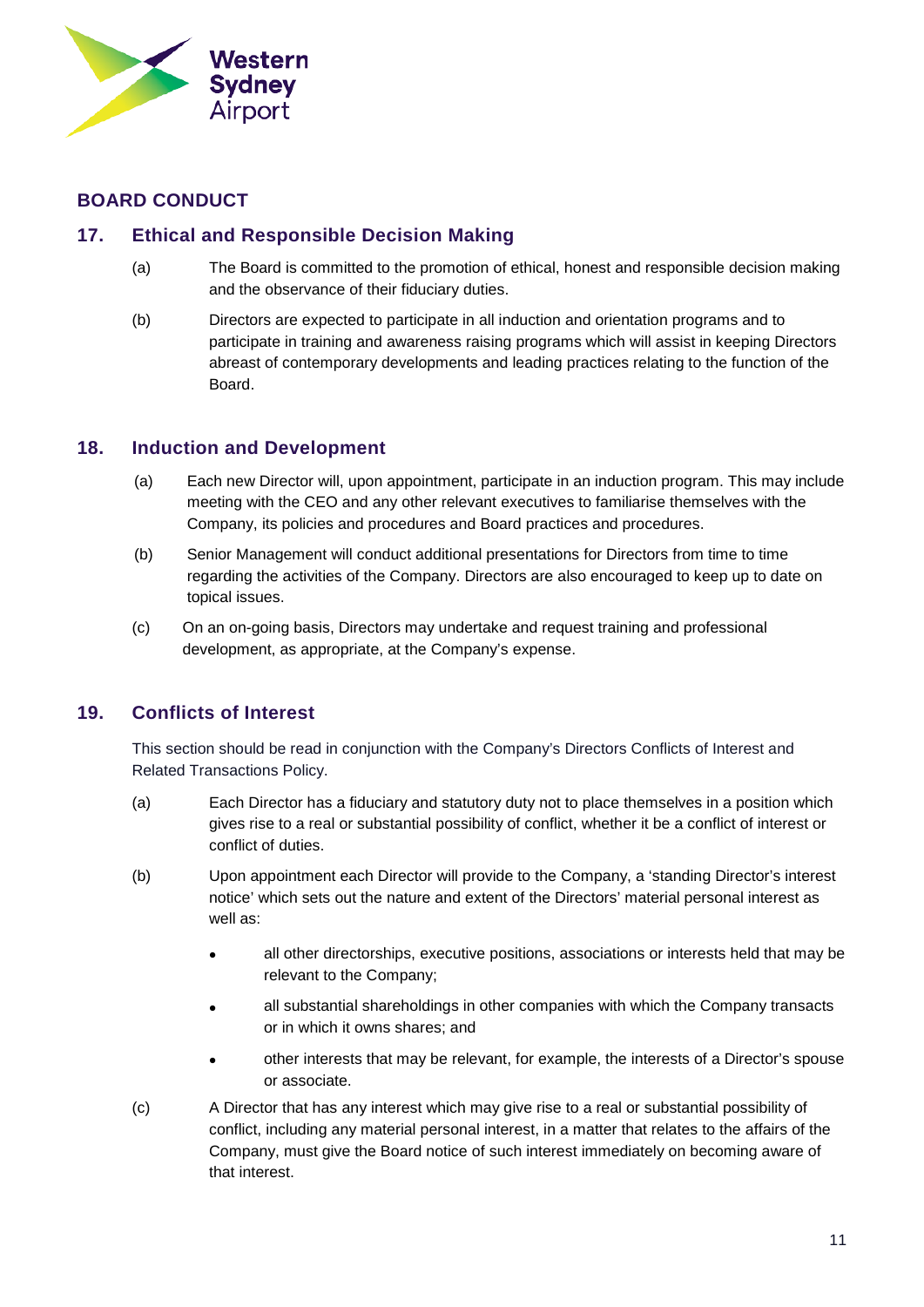

- (d) The Company will maintain a register of Directors' interests that have been disclosed and report them to the Board as necessary.
- (e) If a Director has a material personal interest in a matter being considered at a Board or Committee meeting, they will not be present whilst the matter is being considered and will not vote on the matter.
- (f) A Director may be counted in a quorum for a Board meeting, provided that the Director is entitled to vote on at least one of the resolutions to be proposed at that Board meeting.

#### **20. Embarrassment**

Directors must immediately inform the Chairperson (who may inform the Shareholder Ministers) where their continued service as a Director could embarrass the Company or the Shareholder Ministers. The Director may be asked to resign or be removed.<sup>[25](#page-11-0)</sup>

## **21. Confidentiality**

Confidential information received by a Director in the course of their service as a Director remains the property of the Company and the Director must not disclose or permit the disclosure of such information without the authorisation of the Board, unless required by law.

## **22. Compliance and Reporting**

As a GBE, the Company and specifically the Board, is required to comply with a number of compliance and disclosure related requirements under the PGPA Act, the PGPA Rule, the Guidelines and the CFF which include the following:

- (a) ensuring the Company complies with any Government Policy Order;
- (b) consulting with the Shareholder Ministers in relation to the Corporate Plan and adopting the Corporate Plan;
- (c) keeping the Shareholder Ministers informed of the Company's activities and providing the Shareholder Ministers with any reports, documents and information in relation to those activities as the Shareholder Minister requires and as required by the PGPA Act, PGPA Rule and the Guidelines;
- (d) notifying the Shareholder Ministers as soon as practicable after the Directors make a significant decision in relation to the Company;
- (e) giving the Shareholder Ministers reasonable notice if the Directors become aware of any significant issue that may affect the Company;
- (f) notifying the Shareholder Ministers as soon as practicable after the Directors become aware of any significant issue that has affected the Company;
- (g) ensuring the regular and timely disclosure of information which may affect the value of the Company, may influence government decisions in relation to the Company and on matters in

<span id="page-11-0"></span> <sup>25</sup> cl 2.18(b) GBE Guidelines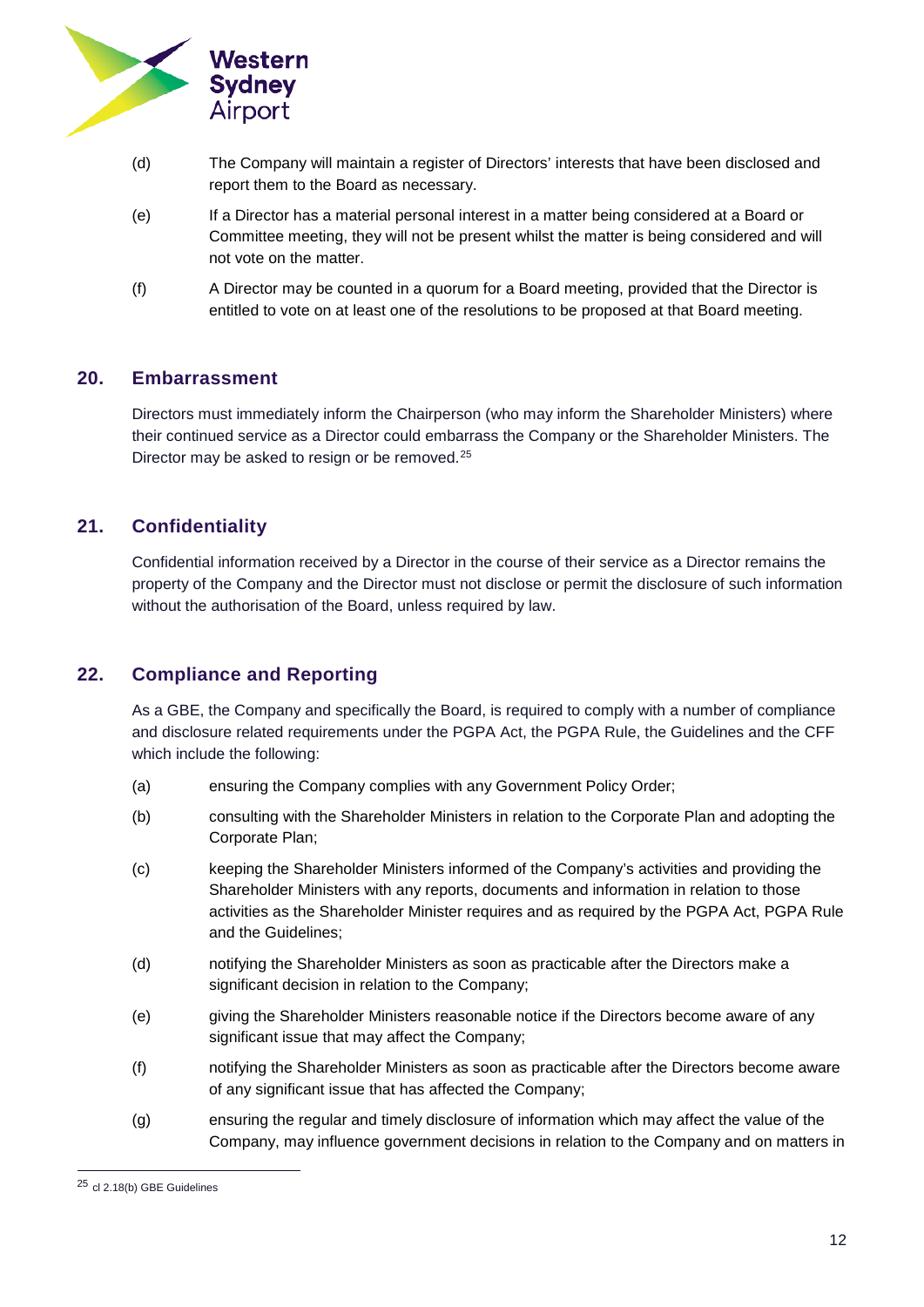

which the government has a legitimate interest;

- (h) preparing and providing the Department of Finance with budget estimates covering the Company's activities for each reporting period; and
- (i) adopting the Company's Annual Report and any other report that may be required.

## **REVIEW OF PERFORMANCE**

- (a) The Board will annually review the performance of:
	- the Board as a whole;
	- each Committee in conjunction with the Committee; and
	- the Chairperson and Deputy Chairperson.<sup>[26](#page-12-0)</sup>
- (b) The Board will annually review the processes of the Board. $27$

The Chairperson will provide the Shareholder Ministers with written confirmation that the process outlined in (a) above has been followed and raise any areas of concern with the Shareholder Ministers as required.

# **ACCESS TO INFORMATION AND INDEPENDENT ADVICE**

#### **23. Access to Information**

The Board collectively, and each Director individually, may have access to:

- (a) any information they consider necessary to fulfil their responsibilities and to exercise independent judgement when making decisions;
- (b) Management, to seek explanations and information from Management; and
- (c) the Company's external auditors, to seek explanations and information from them without Management being present.

## **24. Access to Independent Advice**

The Board collectively, and each Director individually, has the right to seek independent professional advice as they consider necessary to fulfil their responsibilities and permit independent judgment in decision making subject to the approval of the Chairperson at the Company's expense.

It is expected that a Director will consult the Chairperson and/or the CEO before obtaining advice and the policy of the Board is that external advice will be made available to all Directors unless the Chairperson agrees otherwise.

<span id="page-12-0"></span>26 cl.2.20 GBE Guidelines

<span id="page-12-1"></span><sup>27</sup> Recommendation 1.6 of the ASX Corporate Governance Council's Principles and Recommendations